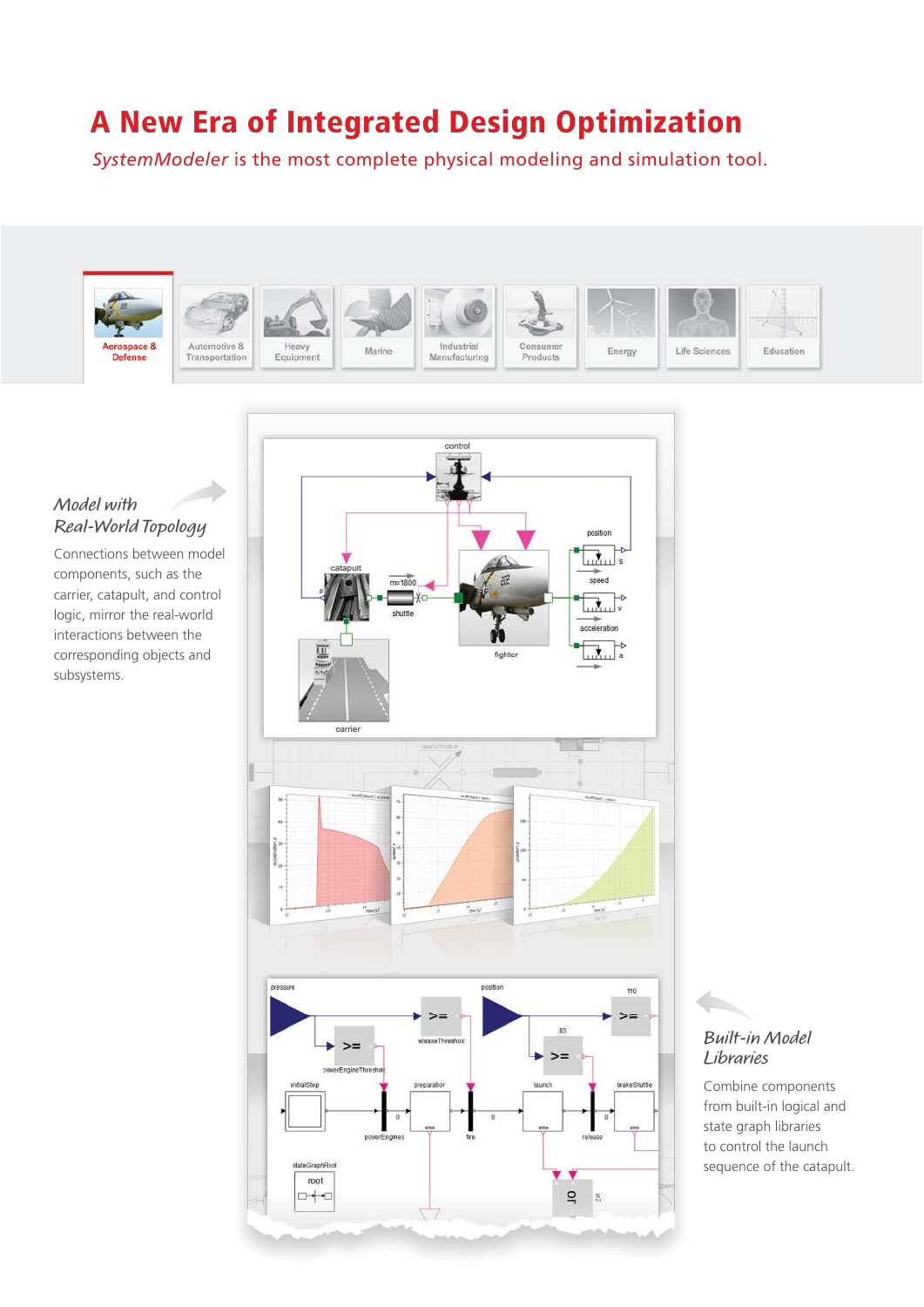Unlike other systems, *SystemModeler* requires no add-ons and fully supports the standard Modelica model language.





Use the built-in BioChem library to model the glucose-insulin system in a human body.

# **Use SBML Models**

Import and export Systems Biology Markup Language (SBML) models.





Add text and graphical content to make the model easy to understand.



Plot the response to glucose intake in different organs.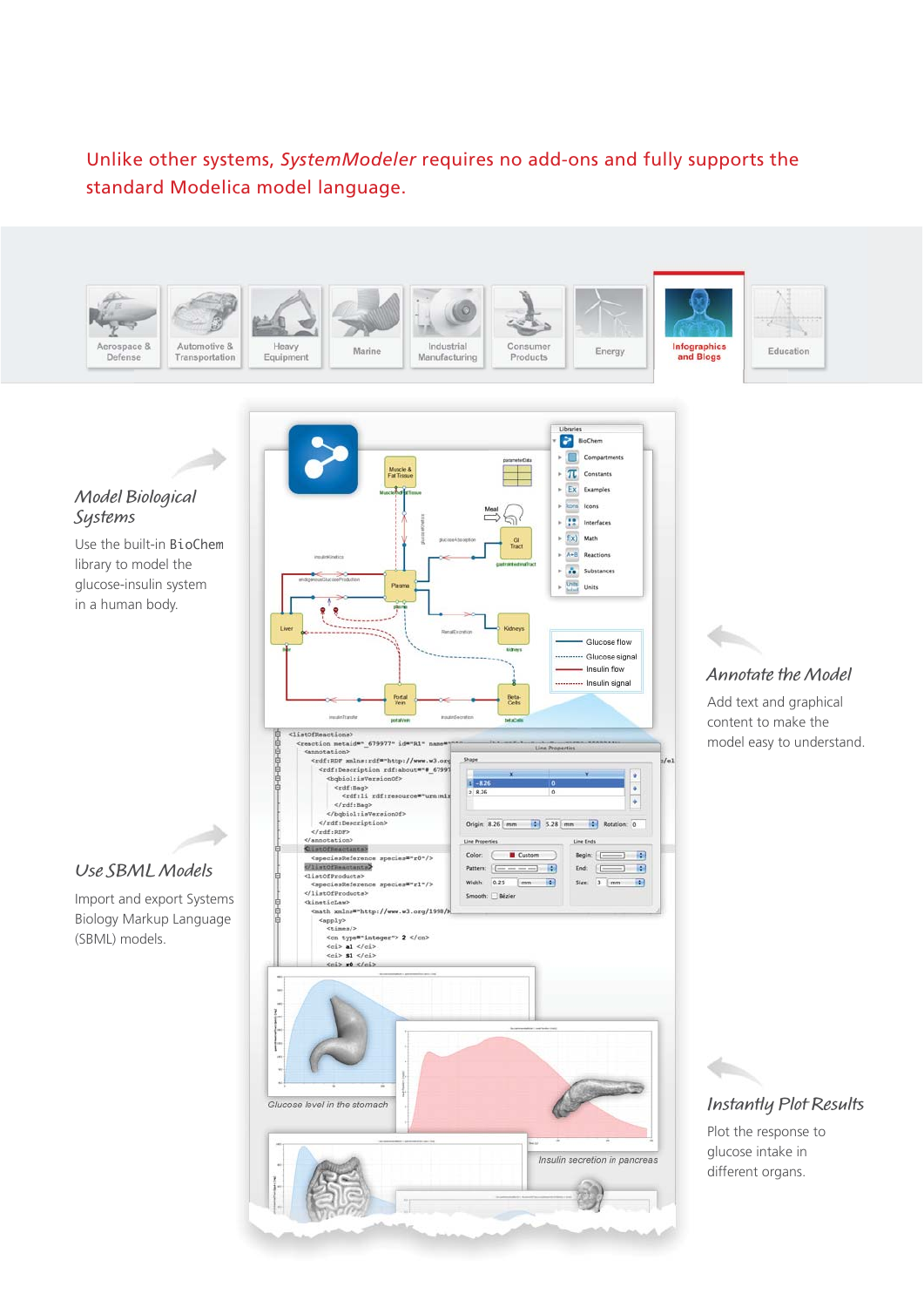And *SystemModeler* is designed to connect perfectly with *Mathematica*® for the ultimate integrated modeling, simulation, and analysis workflow.





# **Model 3D Mechanical Systems**

Use the built-in multibody library to model an excavator.

# **CAD Animation**

Attach textures to a model and clearly see the real-world resemblance.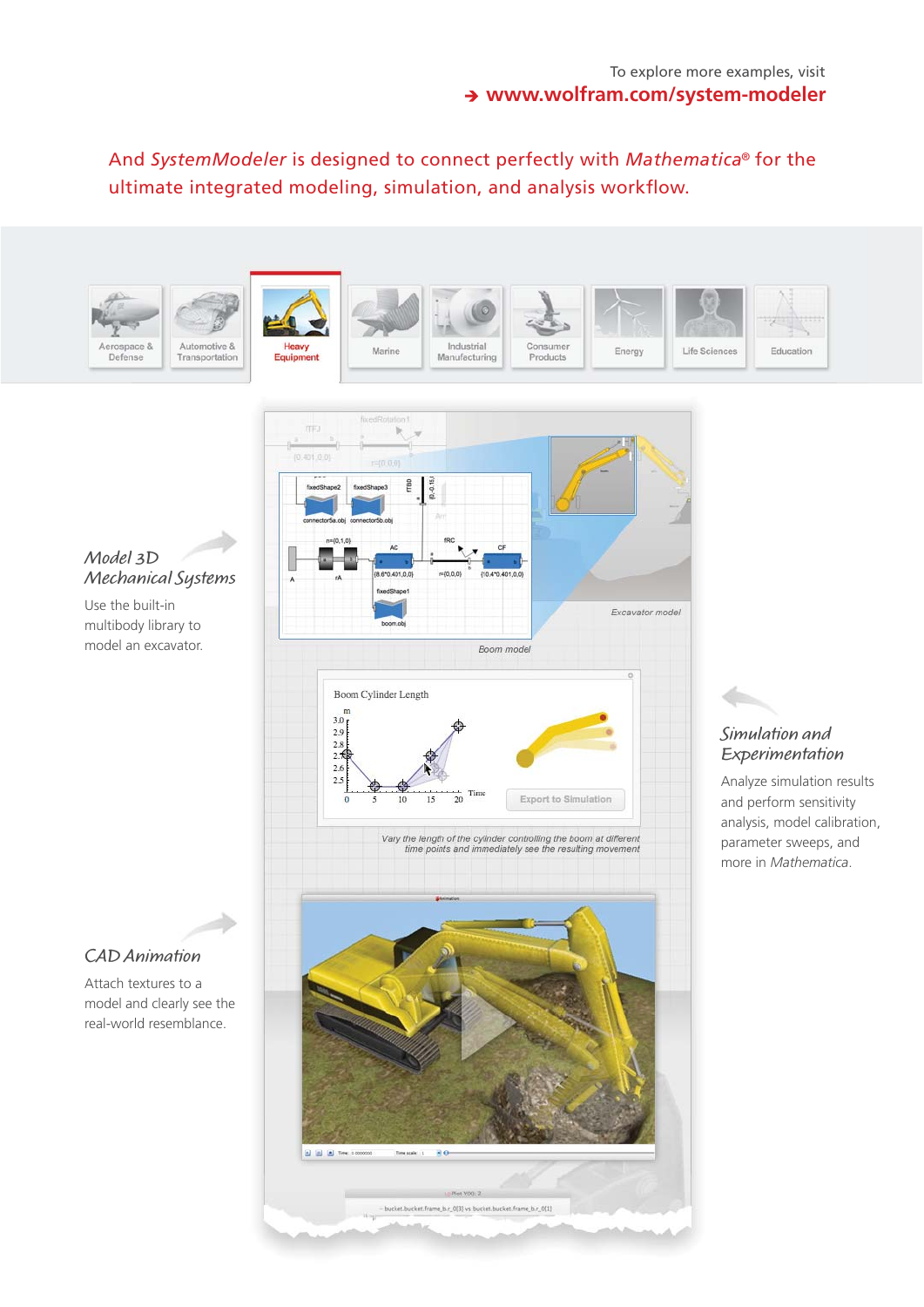### **MODELING AND SIMULATION**

Build high-fidelity models using predefined components in an easy drag-and-drop environment. Perform numerical **experiments on your models to explore and tune system behavior. Key features include:**



**Drag-and-Drop Modeling**

Simply pick up components like transistors or springs and drop them onto the canvas to create models.



**Hierarchical Modeling**

Create hierarchical, component-based models with individually testable and reusable subcomponents.



#### **Multi-domain Modeling** Correctly model and simulate

real-world systems that include parts from multiple physical domains.



**Built-in Model Libraries**

Model mechanical systems, biochemical pathways, electronics, and more with built-in libraries.



**ABUIL** 

**Hybrid Systems Modeling** Detect and handle discontinuities in hybrid systems so models with sudden events are correctly simulated.

Perform numerical experiments with simulation executables automatically compiled from

**Simulation & Experimentation**

your model.



### **Instant Visualization**

Plot any system variable with a single click, and automatically animate 3D mechanical systems.

# **ANALYSIS AND DESIGN WITH** *MATHEMATICA*

**Get a deeper understanding of model behavior using** *Mathematica***. Analyze model equations and simulation results using all of** *Mathematica***'s features, including visualization, control systems design, and more. Highlights include:**



#### **Programmatic Simulation Control**

Drive *SystemModeler* simulations from *Mathematica* for parameter sweeps, optimization, and more.



### **Sensitivity Analysis**

Predict the effect of uncertainty in parameter values and discover parameters that have the largest effect on system behavior.



### **Model Calibration**

Use *Mathematica* to calibrate and optimally fit model parameters to real-world data.



# **Notebook Environment**

Combine code, data, explanatory text, plots and graphics, and interactive elements in a single document.



#### **Plotting & Custom Visualization**

Plot variables and sensitivity bands directly from simulation results, and create custom graphics and user interfaces.



# **Model & Equation Analysis**

Analyze system equations and other model properties using *Mathematica*.



*SystemModeler model equations and simulation results are accessible in Mathematica in a completely native form, immediately suitable for use with Mathematica's large collections of algorithms for symbolic and numerical mathematics.* 



### **Control System Design**

Automatically linearize models into state-space form to analyze stability, design controllers, and more.